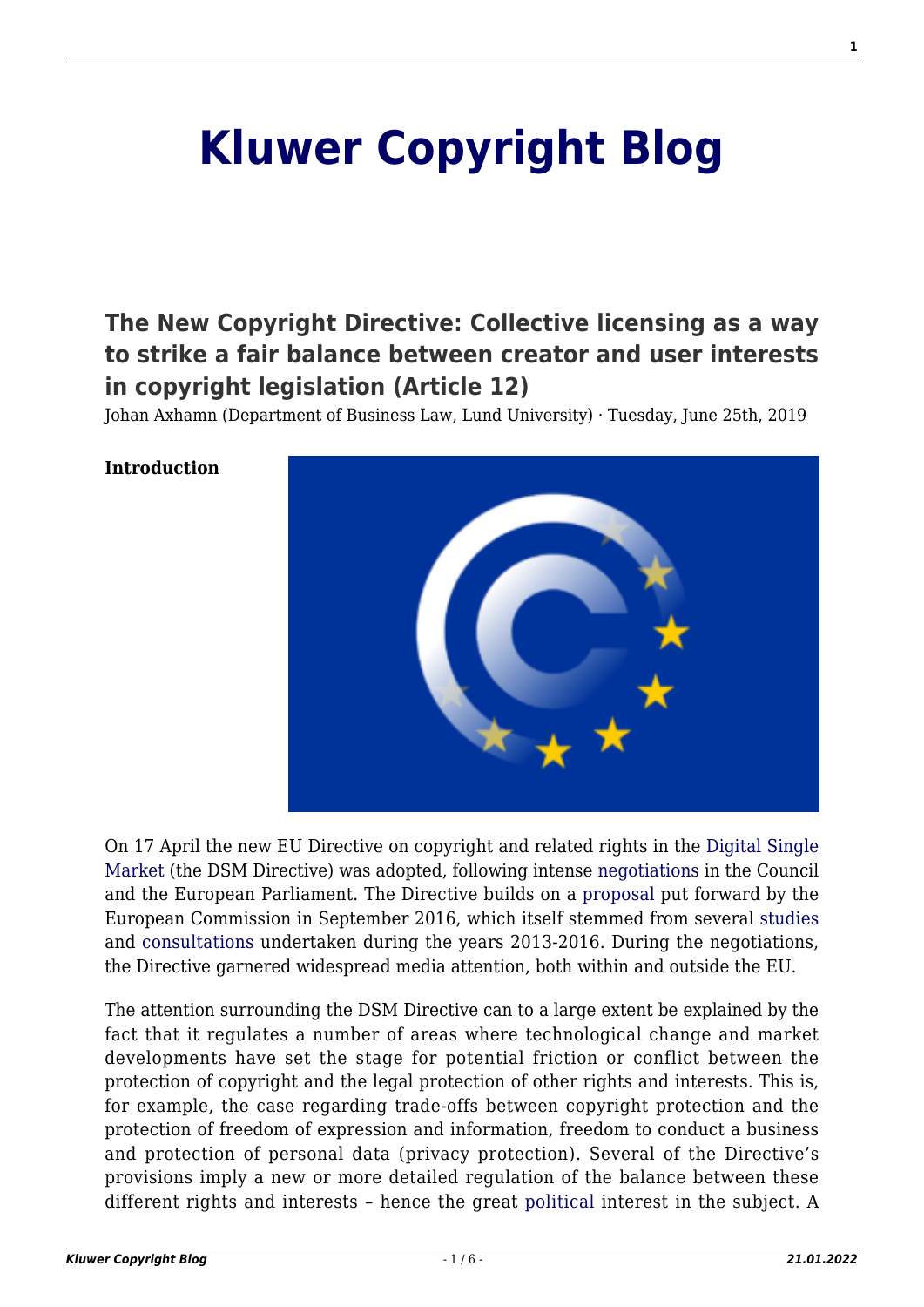fellow Kluwer Copyright Blogger has [discussed](http://copyrightblog.kluweriplaw.com/2019/06/07/the-new-copyright-directive-a-tour-dhorizon-part-i/) in more detail the legislative process leading up to the adoption of the Directive.

This blog post will focus on article 12 in the new Directive, an article that provides a possibility – it is a "may" provision – for Member States to introduce certain provisions on measures to facilitate collective licensing.

# **Overview of Article 12**

Article 12 of the Directive contains provisions on collective licensing with extended effect, provisions that are quite similar to and inspired by the models of so-called [extended collective licensing](https://en.wikipedia.org/wiki/Extended_collective_licensing) (ECL) that have existed in Sweden and the other Nordic countries since the early 1960s. Similar models (to the Nordic ECL model) are in place in several other European countries (cf. recital 44 to the Directive), including [the](https://www.gov.uk/government/publications/extended-collective-licensing) [United Kingdom,](https://www.gov.uk/government/publications/extended-collective-licensing) and are under consideration in the [United States](https://papers.ssrn.com/sol3/papers.cfm?abstract_id=2683522).

Article 12.1 holds that Member States may provide that where a collective management organisation (CMO), in accordance with its mandates from rightholders, enters into a licensing agreement for the exploitation of works or other subject matter, such an agreement can be *extended* to apply to the rights of rightholders who have not authorised that CMO to represent them, or that the organisation has a *legal mandate* or is *presumed to represent* rightholders who have not authorised the organisation accordingly. In the following, I will refer only to "extended effect", although the use of this expression here is intended to also cover the other mechanisms referred to in article 12.1 – "legal mandate" and "presumption of representation".

## **"Collective Management Organisation"**

A prerequisite for article 12 to apply is that the relevant organisation is a "collective management organisation" (CMO) that is subject to the national rules implementing Directive 2014/26/EU, i.e. the EU Directive on [collective rights management](https://eur-lex.europa.eu/legal-content/EN/TXT/?uri=CELEX%3A32014L0026) (CRM Directive). The definition of a CMO in article 3(a) of that Directive is quite full of twists and turns, but one important criteria is that the organisation is authorised by law or by way of assignment, licence or any other contractual arrangement to manage copyright or rights related to copyright on behalf of more than one rightholder, for the collective benefit of those rightholders, *as its sole or main purpose*. Hence, organisations that manage rights collectively but have another activity as their main purpose – such as (labour) union activities – do not fall within the scope of the definition. Even though article 12.1 in the DSM Directive is only a "may" provision, the fact that it relates to "collective management organisations" may give rise to deliberations in some Member States during the implementation of the Directive. This may, for example, be the case in Sweden where it is not uncommon for ECL to also be carried out by organisations that are not deemed to be CMOs, for example because they are managing rights collectively as part of their trade union activities or in parallel to union activities. It is thus interesting to note that recital 49 to the Directive holds that the ability to operate a licence under ECL (and similar) mechanisms should "be limited to collective management organisations that are subject to national law implementing Directive 2014/26/EU."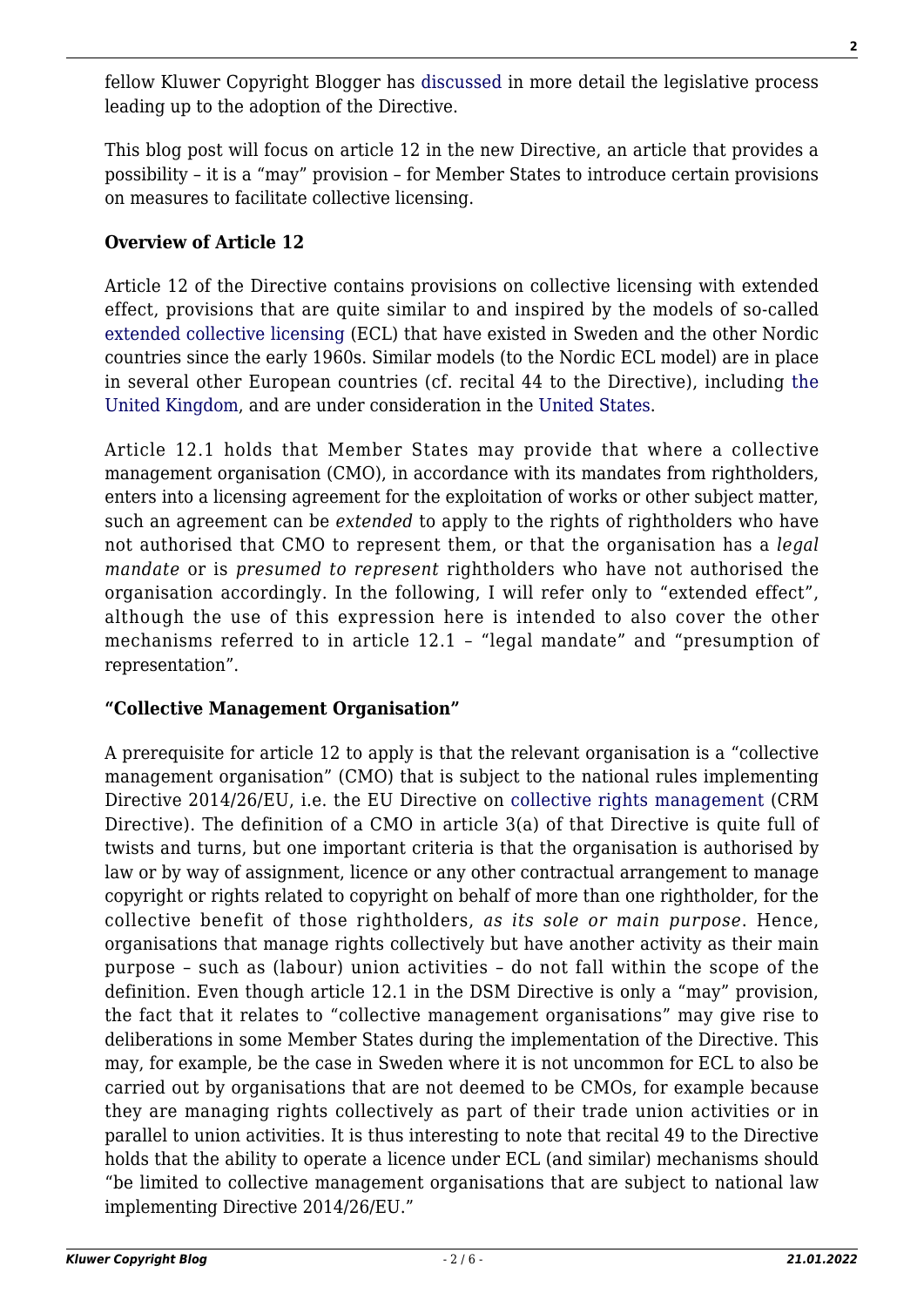#### **Representative of Rightholders**

Another important prerequisite for the extended effect to come about according to article 12.1 is that the CMO is "representative". This requirement is explained in article 12(3)(a), where it is held that "the collective management organisation is, on the basis of its mandates, sufficiently representative of rightholders in the relevant type of works or other subject matter and of the rights which are the subject of the licence, for the relevant Member State." The requirement of representativeness is further elaborated on in recital 48 to the Directive, where it is held that Member States should determine the requirements to be satisfied for those organisations to be considered sufficiently representative, taking into account the category of rights managed by the organisation, the ability of the organisation to manage the rights effectively, the creative sector in which it operates, and whether the organisation covers a significant number of rightholders in the relevant type of works or other subject matter who have given a mandate allowing the licensing of the relevant type of use, in accordance with the CRM Directive.

The requirement of representativeness in article 12 is similar to existing requirements on representativeness in Sweden and the other Nordic countries, where this requirement is deemed to bring legitimacy to the ECL model. The argument is that licensing conditions that are accepted and have been approved by the members or rightholders represented by the organisation, should as a starting point be acceptable also for rightholders whose rights are covered by the extended effect.

#### **Additional Safeguards**

For the extended effect or legal presumption to apply, certain additional safeguards need to be in place. Rightholders whose rights are covered by the extended effect may at any time easily and effectively exclude their works or other subject matter from the licensing mechanism ("opt out") (article 12.3.c) and all rightholders are to be treated equally, including in relation to the terms of the licence (article 12.3.b).

In addition, Member States shall make sure that appropriate publicity measures are taken to inform rightholders about the ability of the CMO to license works or other subject matter, about the licensing taking place in accordance with article 12 and about the options available to rightholders to opt out. Such publicity measures shall be effective without the need to inform each rightholder individually (article 12.3.d). It is further held in recital 48 to the Directive that publicity measures should be effective throughout the duration of the licence and should not involve imposing a disproportionate administrative burden on users, CMOs or rightholders. This obligation to inform builds on similar (but more far reaching) obligations to inform, following from the CJEU judgment in [Soulier and Doke,](http://curia.europa.eu/juris/liste.jsf?num=C-301/15&language=en) a case that dealt with a mechanism on legal presumption in French copyright legislation. In that case, the CJEU held that "every author must actually be informed of the future use of his work by a third party and the means at his disposal to prohibit it if he so wishes."

The possibility to introduce provisions in national legislation on extended effect based in article 12.1 is not unrestricted. An important requirement is set out in article 12.2, where it is held that Member States shall ensure that the licensing mechanism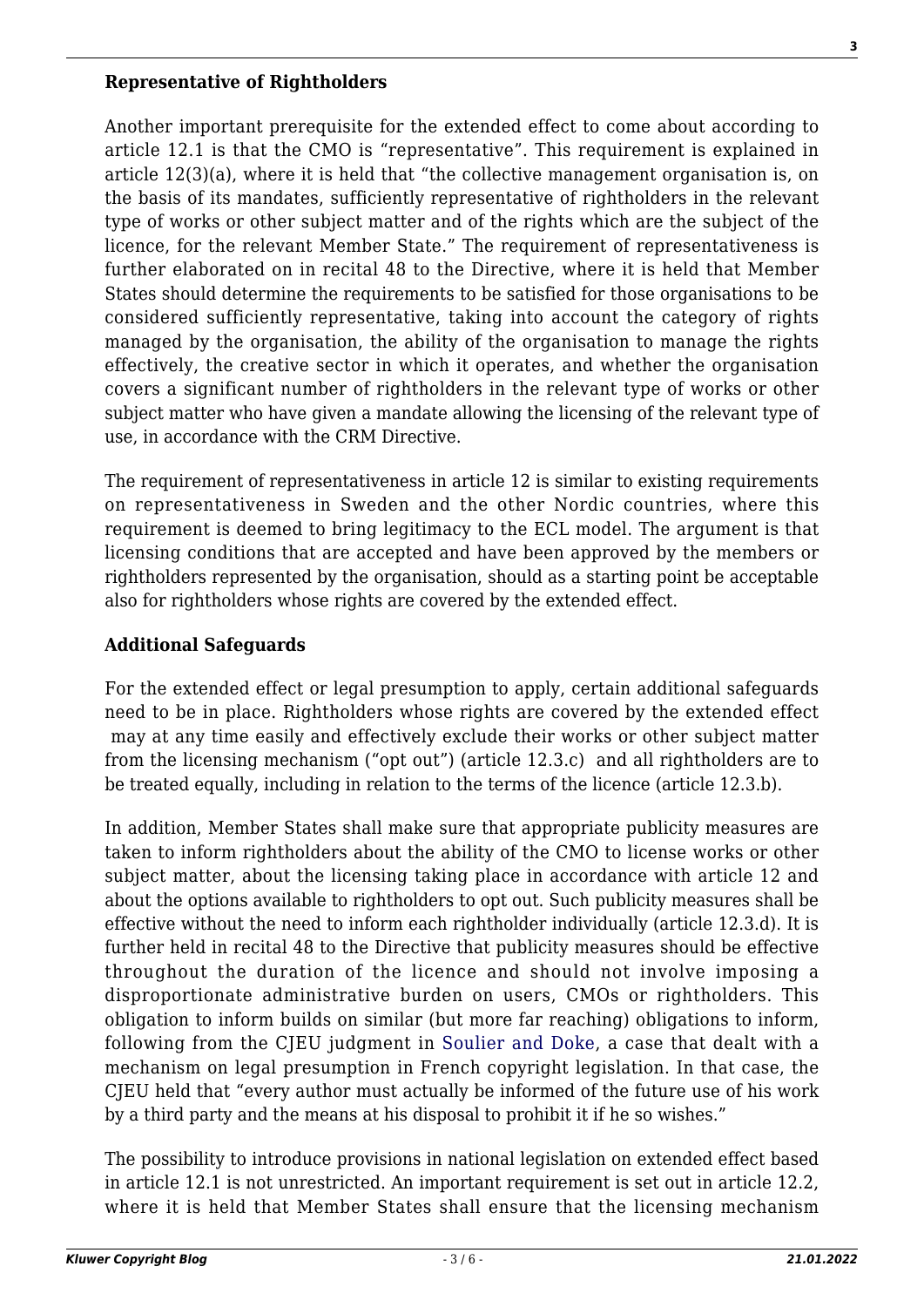**4**

referred to in article 12.1 is only applied within well-defined areas of use, where obtaining authorisations from rightholders on an individual basis is typically onerous and impractical to a degree that makes the required licensing transaction unlikely, due to the nature of the use or of the types of works or other subject matter concerned. It is also held that Member States shall ensure that such licensing mechanism safeguards the legitimate interests of rightholders. Article 12.2 thus limits the possibility for Member States to introduce provisions on ECL to situations where individual licensing or collective licensing based on individual authorisation (mandates) is impossible or almost impossible. i.e. situations that can be described as market failure (cf. recitals 45 and 47 to the Directive). This requirement, together with the reference to the importance of safeguarding the legitimate interests of rightholders, can be understood as inexplicit references to the second ("do not conflict with a normal exploitation of the work") and third step ("do not unreasonably prejudice the legitimate interests of the right holder") of the [three-step test](https://lrus.wolterskluwer.com/store/product/copyright-limitations-and-the-three-step-test/) (cf. recital 47 to the Directive).

However, the fact that article 12.2 does not explicitly relate the mechanism of ECL to the three-step test, means that the DSM directive does not take a clear stance on an aspect that has been widely discussed in the literature: whether mechanisms of ECL are [limitations to copyright protection,](https://papers.ssrn.com/sol3/papers.cfm?abstract_id=2001347) or whether they are (merely) ["arrangements](http://www.diva-portal.org/smash/record.jsf?pid=diva2:747339) [concerning the management of rights](http://www.diva-portal.org/smash/record.jsf?pid=diva2:747339)" (as indicated in recital 18 to directive 2001/29, the Infosoc Directive). That article 12.2 does not provide a clear answer to this question is further complicated by the wording of article 12.4, where it is held that article 12 "does not affect the application of collective licensing mechanisms with an extended effect in accordance with other provisions of Union law, including provisions that allow exceptions or limitations". The references in article 12.4, combined with the fact that article 12.1 is a "may" provision, means that it is unclear to what extent article 12 *harmonises existing regimes* of ECL in the Member States (which I believe is the intention) or whether it *provides an additional option* for Member States (to introduce or shape such regimes) (cf. recital 46 to the Directive). As indicated above, it is common in some Member States, for example Sweden, that collective management is carried out by organisations that are not to be considered as "collective management organisations" and they would thus fall outside the scope of harmonisation set out in article 12. This is an aspect that probably will get some attention during the implementation of the Directive into national law, and work on this matter has already begun in [Sweden](https://www.regeringen.se/artiklar/2019/05/genomforande-av-eus-nya-upphovsrattsdirektiv/).

# **A potential solution to challenges of Article 17?**

An article in the Directive that has received particular attention is Article 17 (Article 13 in the Commission's proposal) on the use of protected content by online contentsharing service providers. Simply put, the Article holds that when the services of an online content-sharing service provider (intermediary) are used by internet users to upload images, sounds, videos and other material which infringes copyright, the intermediary may under certain conditions be considered (directly) liable for those infringements. This article has been discussed in more detail [here](http://copyrightblog.kluweriplaw.com/2019/06/17/the-new-copyright-directive-a-tour-dhorizon-part-ii-of-press-publishers-upload-filters-and-the-real-value-gap/) and [here](http://copyrightblog.kluweriplaw.com/2018/07/10/eus-controversial-digital-single-market-directive-part-proposed-internet-content-filtering-mandate-controversial/), but simply put, these paragraphs hold that if intermediaries cannot obtain licences for the legal provision of the material, they must take certain steps to ensure that infringing material is not made available.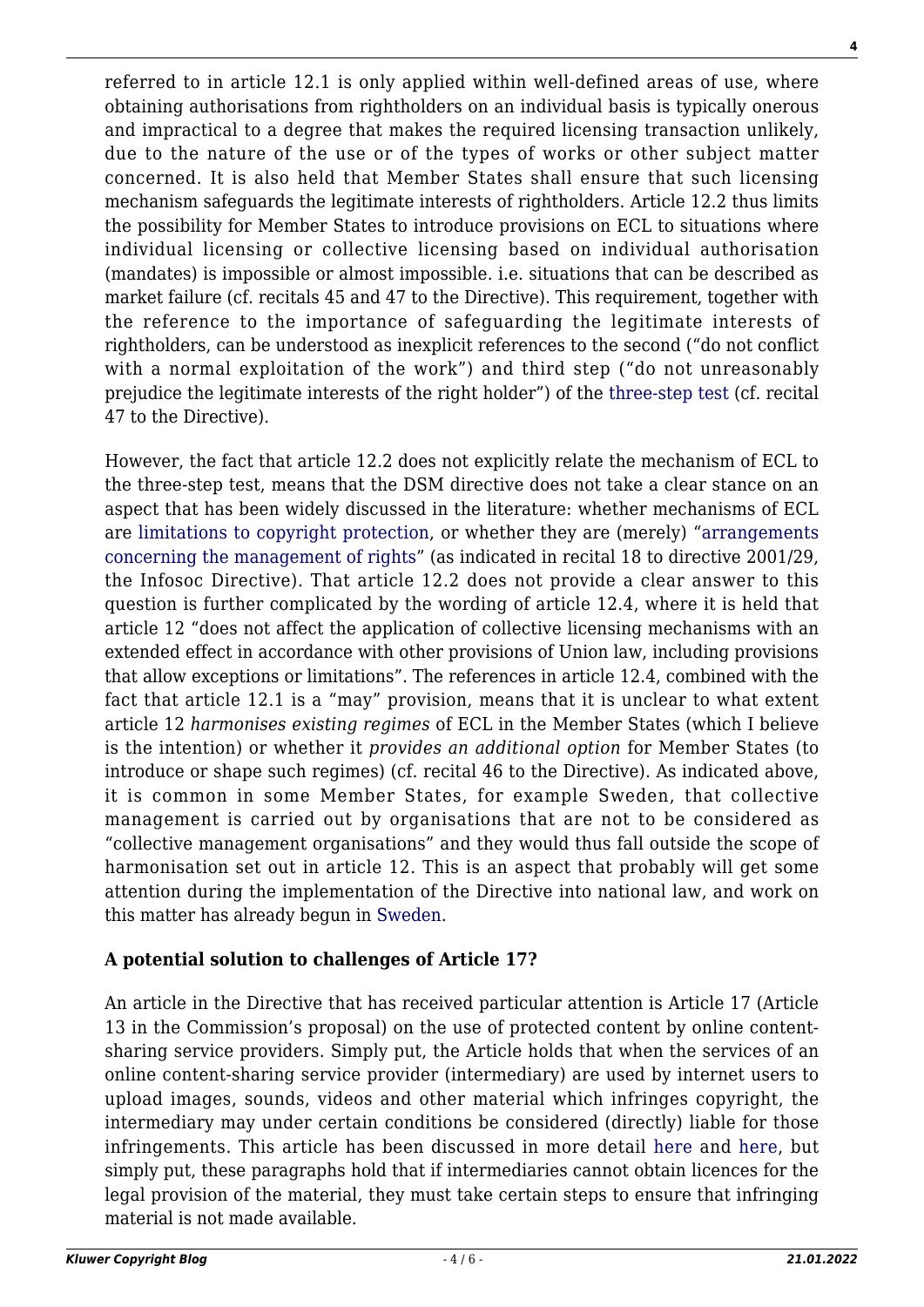A fundamental [criticism](https://www.nir.nu/notis/NIR2019W8) directed against Article 17 concerns the obligation on the intermediary to enter into licensing agreements with rightholders to avoid liability for infringement. It has been submitted that, in practice, it can be difficult for the intermediary to obtain licenses that cover all the material that is made available via the platform. It is clear that the Directive highlights the need for flexible and broad licensing solutions for the material present on the platforms. I therefore believe that the ECL of Article 12 may provide an effective and balanced solution to some of the licensing challenges that Article 17 raises, which rightholders, intermediaries and the public (internet users) can all greatly benefit from.

## **Conclusion**

The new Directive must be implemented in the legislation of the Member States by 7 June 2021 at the latest. For my own part, I am optimistic that national implementations of article 12 can provide an incentive for rightholders to organize themselves in representative organizations (which is already largely the case in Sweden and the other Nordic countries). This could, for example, provide a solution to some of the licensing challenges posed by article 17. In such a scenario, the new rules would fulfil their (copyright) purpose of providing remuneration to rightholders when their works, etc., are used online, while the public's (legitimate) interest and demand in getting access to copyright-protected material in the online environment would be met. The rules would thus also fulfil their basic (copyright) function: to give the public access to a wide range of films, music and other copyrighted material, while providing authors and other creators with a say in the use of their works and other protected works – and to stimulate future creativity and investments in such activities.

Of course, as with most provisions in copyright, Article 12 only applies on a territorial basis – an aspect that is stressed in the first paragraph of article 12 which includes the wording "as far as the use on their territory is concerned". Interestingly, another article in the Directive (Article 9) provides for a cross-border mechanism [related to](https://papers.ssrn.com/sol3/papers.cfm?abstract_id=2001347) [ECL](https://papers.ssrn.com/sol3/papers.cfm?abstract_id=2001347) regarding certain uses carried out by cultural institutions (Article 8), and article 12.6 (and recital 50) point to a possible need to provide a cross-border mechanism also for article 12. I will explore the possibility of also providing for a cross-border mechanism for Article 12 in a future blog post.

*——————————————————————————————————*

*This post is part of a series on the new Directive (EU) 2019/790 on copyright and related rights in the Digital Single Market (CDSM Directive):*

[The New Copyright Directive: A](http://copyrightblog.kluweriplaw.com/2019/06/07/the-new-copyright-directive-a-tour-dhorizon-part-i/) *[tour d'horizon –](http://copyrightblog.kluweriplaw.com/2019/06/07/the-new-copyright-directive-a-tour-dhorizon-part-i/)* [Part I](http://copyrightblog.kluweriplaw.com/2019/06/07/the-new-copyright-directive-a-tour-dhorizon-part-i/) by João Pedro Quintais

[The New Copyright Directive: A tour d'horizon – Part II \(of press publishers, upload](http://copyrightblog.kluweriplaw.com/2019/06/17/the-new-copyright-directive-a-tour-dhorizon-part-ii-of-press-publishers-upload-filters-and-the-real-value-gap/) [filters and the real value gap\)](http://copyrightblog.kluweriplaw.com/2019/06/17/the-new-copyright-directive-a-tour-dhorizon-part-ii-of-press-publishers-upload-filters-and-the-real-value-gap/) by João Pedro Quintais

[The New Copyright Directive: Digital and Cross-border Teaching Exception \(Article 5\)](http://copyrightblog.kluweriplaw.com/2019/06/21/the-new-copyright-directive-digital-and-cross-border-teaching-exception-article-5/) by Bernd Justin Jütte